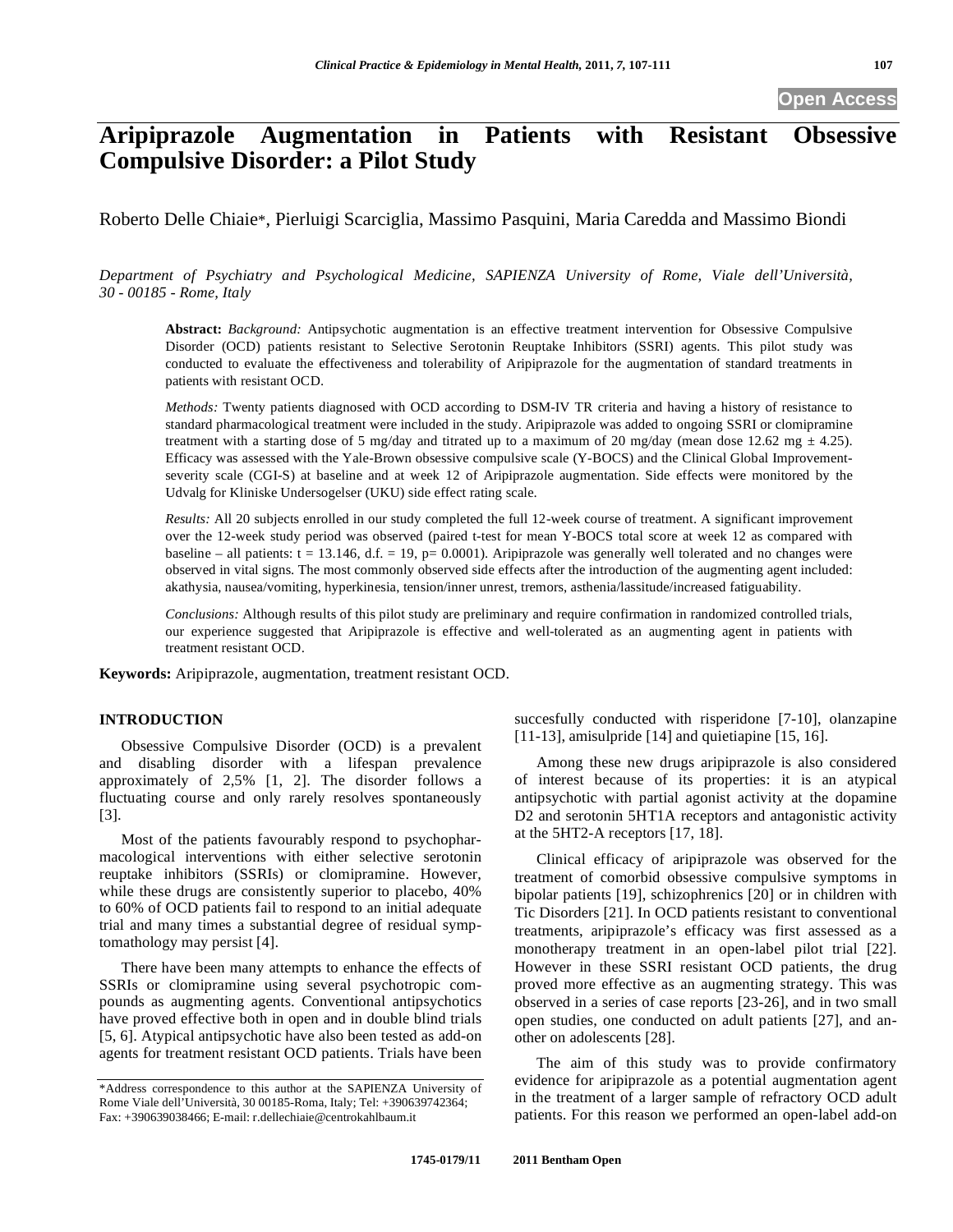study conducted in OCD patients with severe symptoms resistant to standard pharmacological treatments.

# **MATHERIALS AND METHODS**

## **Subjects**

The study was carried out at the Outpatient Center of the Department of Psychiatric Science and Psychological Medicine of the SAPIENZA University of Rome during the period February 2007 through October 2009. During this period 28 consecutive patients who had received a diagnosis of OCD according to DSM-IV TR [29] criteria showed to be resistant to standard treatments. Of these 28 patients invited to participate, 20 (70%) were enrolled in the study. The most frequent reason reported by the 8 patients that refused to be enrolled in the study, was their concern for the potential adverse effects of the treatment, due to the off-label use of aripiprazole. The key criterion for inclusion was treatment resistance to SSRIs or clomipramine, defined as no or inadequate response to previous treatment with at least two SSRIs or clomipramine, at an adequate dose and time (at least 12 weeks) [30]. The second inclusion criterion was the severity of the obsessive-compulsive symptomatology as measured on the Y-BOCS [31]. Despite ongoing drug treatment, scores at baseline were of at least 16 or greater. In order to avoid possible methodological drawbacks, all diagnostic procedures were carried out by three senior members of the research team (RDC, MP, MC) with several years of practice and experience in clinical research.

Key criteria for exclusion were the presence of a lifetime history of Bipolar Disorder, Schizophrenia, delirium or other psychotic disorders, personality disorders, a recent history of substance abuse or dependence, suicidal attempts, clinically significant medical disorder, laboratory abnormalities (endocrine, metabolic or ECG) and need for concurrent psychotropic medications other than SSRI*s*, clomipramine or benzodiazepines at bedtime for sleep induction (if necessary).

## **PROCEDURE AND ASSESSMENT**

Before entering, all subjects gave a written informed consent, according to the procedures approved by the Hospital Committee, following full explanation of the aims of the study, of the off-label use of aripiprazole and of the availability of alternative, proven treatments for OCD.

Treatment outcome was measured by the Y-BOCS total score and the Clinical Global Impressions Severity (CGI-S) [32]. Response was assessed by change in Y-BOCS total score from baseline to endpoint visit and the response criteria were set as follows: "full response" 35% or greater reduction of Y-BOCS score, *"*partial response*"* greater than 25% but less than 35% Y-BOCS reduction, "non response" less than 25% Y-BOCS reduction*".*

Side effects were monitored with the UKU side effect rating scale [33]. Scales were administred at the end of the first visit (baseline evaluation). Subjects then returned for further follow-up visits, which were set at 3 weeks intervals. At the end of the  $4<sup>th</sup>$  visit (12<sup>th</sup> week: endpoint) scales were newly administred. Vital signs and body weight were recorded both at baseline and at endpoint. All raters received specific training in the use of the study instruments.

Unused study medication and the completed medication log were collected and reviewed at each visit to assess treatment compliance.

Aripiprazole, was administered in the morning and was added to ongoing SSRI or clomipramine with a starting dose of 5 mg/day in the morning. This dose was titrated up to a maximum of 20 mg/day, according to the patients clinical response and tolerability. Maximum dose reached was 20 mg/day (mean dose  $12,62$  mg  $\pm$  4,25).

#### **Statistical Analysis**

We used a descriptive analysis to study the frequency distribution of all variables of interest, and the paired t-test to examine differences in scores on outcome measures at baseline and follow-up assessments. SPSS for Windows, version 13.0 was used for all analyses.

## **RESULTS**

All of 20 subjects enrolled in our study completed the full 12-weeks course of treatment. The sample was composed of 13 men and 7 female patients, all Caucasian and all yet treated for their OCD with a conventional therapy. Their ages ranged from 24 to 49 years (mean age  $32,40 \pm 6,38$ ) with a mean duration of disorder of 12,5 years  $(\pm 6,72)$ . All patients were on a standard anti OCD therapy: 14 patients were on clomipramine (mean dose  $153,57$  mg  $\pm 33,40$ ), 5 patients were on paroxetine (mean dose 52 mg  $\pm$  8,36) and 1 patient was on fluvoxamine (daily dose 300 mg). Sociodemographic and clinical characteristics of the twenty patients are shown in Table **1**.

Overall, a significant improvement in OCD symptoms was observed (Tables **2**-**3**). On the basis of the Y-BOCS scores reduction response criterion, after the aripiprazole add-on 16 (80%) patients showed full response, 2 (10%) patients showed partial response and 2 (10%) patients were non responders. A significant reduction from baseline to endpoint was also showed by CGI-S scores.

Aripiprazole was generally well tolerated and no changes were observed in vital signs. Baseline UKU scale scores were significantly reduced at endpoint (BL: 8,25 $\pm$ 4,96, EP:  $6.25 \pm 4,65$ ; p<.001).

The most commonly observed side effects after the introduction of the augmenting agent included akathysia (25%), nausea/vomiting (15%), hyperkinesia (15%), Tension/Inner unrest (10%), tremors and asthenia/lassitude/increased fatiguability (10%). These symptoms never reached a score of 3 on the UKU scale. Among other adverse effects, mainly observed in patients under clomipramine, were dry mouth (35%), constipation (35%), erectile and ejaculative dysfunctions (20%). None of these required drug discontinuation.

#### **DISCUSSION**

In this open-label study was considered a larger sample than previous studies conducted till now. Our results confirm that aripiprazole augmentation may be effective and well tolerated in patients with OCD refractory to standard treatments.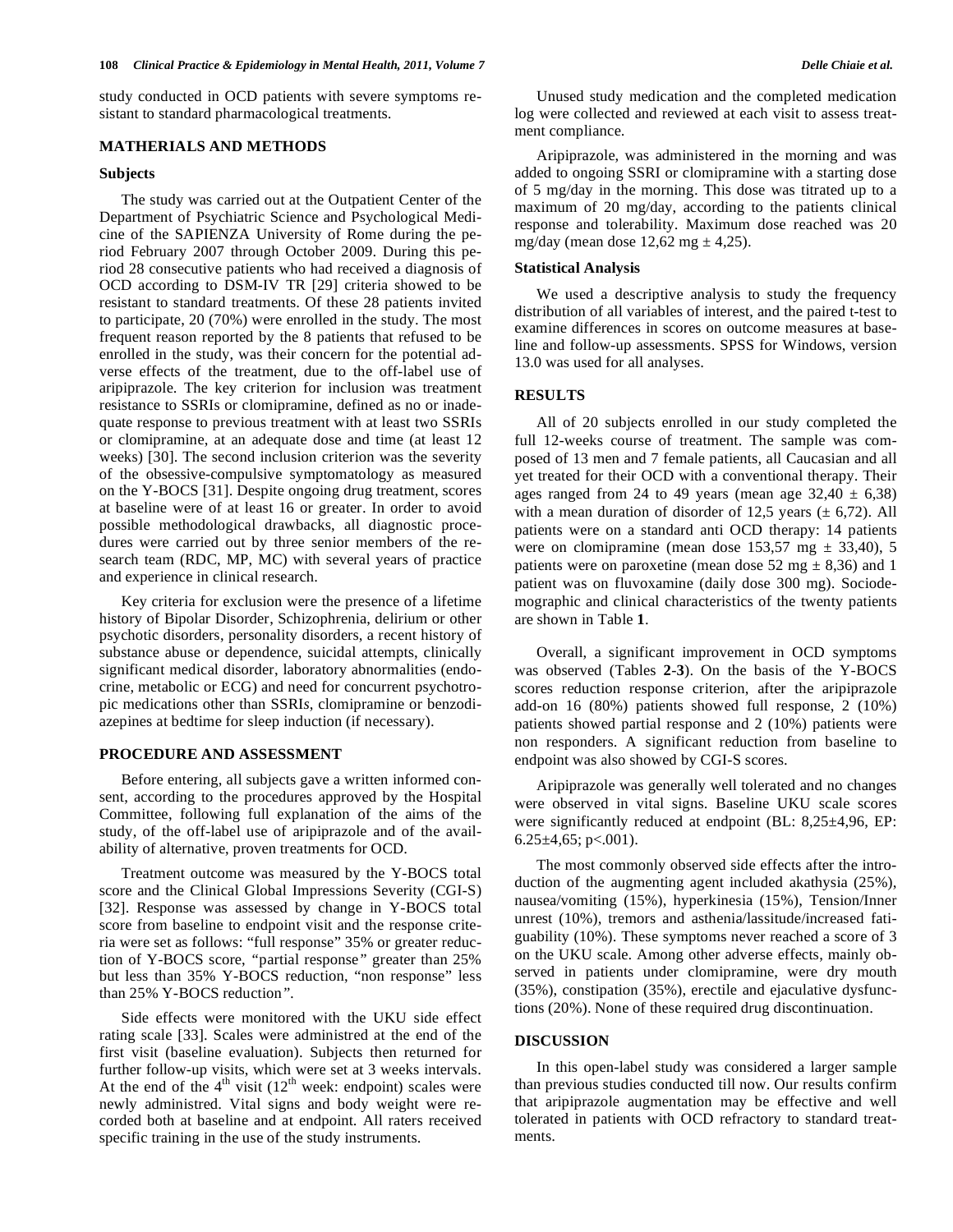| <b>Patient</b> | <b>Sex</b>   | Age | <b>Duration of OCD</b> | <b>AD Drug</b> | <b>AD</b> Dose<br>(mg/day) |     |
|----------------|--------------|-----|------------------------|----------------|----------------------------|-----|
| $\mathbf{1}$   | $\mathbf F$  | 41  | 5                      | Clomipramine   | 150                        | 10  |
| $\overline{2}$ | $\mathbf F$  | 34  | 8                      | Clomipramine   | 112,5                      | 10  |
| 3              | M            | 37  | 15                     | Clomipramine   | 150                        | 20  |
| $\overline{4}$ | M            | 39  | 19                     | Clomipramine   | 225                        | 15  |
| 5              | M            | 35  | 15                     | Clomipramine   | 150                        | 10  |
| 6              | M            | 30  | 14                     | Paroxetine     | 50                         | 10  |
| $\overline{7}$ | M            | 27  | 6                      | Paroxetine     | 50                         | 10  |
| 8              | $\mathbf{M}$ | 31  | 10                     | Clomipramine   | 150                        | 15  |
| 9              | $\mathbf F$  | 30  | 10                     | Clomipramine   | 112,5                      | 10  |
| 10             | M            | 30  | 16                     | Clomipramine   | 150                        | 20  |
| 11             | F            | 24  | 3                      | Paroxetine     | 40                         | 5   |
| 12             | M            | 38  | 18                     | Paroxetine     | 60                         | 15  |
| 13             | M            | 38  | 25                     | Clomipramine   | 150                        | 20  |
| 14             | $\mathbf{F}$ | 26  | 3                      | Fluvoxamine    | 300                        | 10  |
| 15             | M            | 49  | 22                     | Clomipramine   | 150                        | 10  |
| 16             | $\mathbf F$  | 32  | 13                     | Clomipramine   | 125                        | 10  |
| 17             | M            | 37  | 24                     | Clomipramine   | 150                        | 7,5 |
| 18             | $\mathbf M$  | 27  | 8                      | Clomipramine   | 150                        | 15  |
| 19             | M            | 24  | 6                      | Paroxetine     | 60                         | 15  |
| 20             | $\mathbf F$  | 29  | 10                     | Clomipramine   | 225                        | 15  |

**Table 1. Sociodemographic and Clinical Characteristics** 

A full response was observed in 80% of the 20 patients treated in this study. Such rate of responders is higher than the rates observed by Connor [22] and Pessina [27]. Some methodological differences might account for this discrepancy. With respect to the Connor study, since it was an aripiprazole monotherapy trial, higher response rates obtained in our add-on study could depend upon this difference. In the Pessina study, only 8 out 12 of the enrolled patients completed the 12 weeks trial, while all of our 20 subjects were completers. These differences could have influenced the higher rate of responders found in our study.

However, even if some of these differences could partially explain our better results, our data are interesting, because we set the response threshold at a level of 35% reduction of the Y-BOCS score from baseline to endpoint to define a "full response", while in the previous two studies this level was set at 30% and at 25% respectively. We cannot rule out anyhow the possibility that our pattern of findings may differ from previous studies depending on different OCD subtypes observed.

High response rates however, have been reported also in several other studies when other antipsychotics were added as augmenting agents to standard treatments in patients with refractory OCD, such as 65% for haloperidol [5], 50%– 71.4% for quetiapine [15, 16], 50%–85% for risperidone [9,10] and 43.5%–70% for olanzapine [12, 13]. The highest response rate among these augmentation trials was observed in the amisulpride study (90%)[14]. Although the study designs, definitions of resistance and response criteria were different, an explanation for the high rate of response to aripiprazole augmentation might lie in its pharmacodynamic profile.

The role of the serotonergic system in the aetiology of OCD is well known, but not sufficiently to understand the disorder thoroughly. Indeed, a range of other neurochemical systems may be implicated in OCD, and the dopamine system has been a particular focus of attention [34]. On the other hand, the increased dopaminergic activity may play a role in the pathophysiology of OCD and seems to point out that, among the properties of antipsychotic drugs, dopamine antagonism may contribute to enhance the efficacy of SSRIs in treatment resistant OCD patients.

According to Positron Emission Tomography studies, atypical antipsychotics cause high levels of 5HT2 antagonism at low doses, whereas relatively high doses are required to produce significant dopamine D2 antagonism [35].

In all the studies in which atypical antipsychotics were found to be effective augmenting agents for treatment resistant OCD patients, significant results were reported at lower doses than those currently recommended for treatment of psychotic disorders [36]. This may indicate that the augmentation of the ongoing anti OCD treatment obtained when these compounds are added, is mainly based on a modulation of the serotonin transmission rather than on a functional antagonism on the dopamine system. Moreover, since low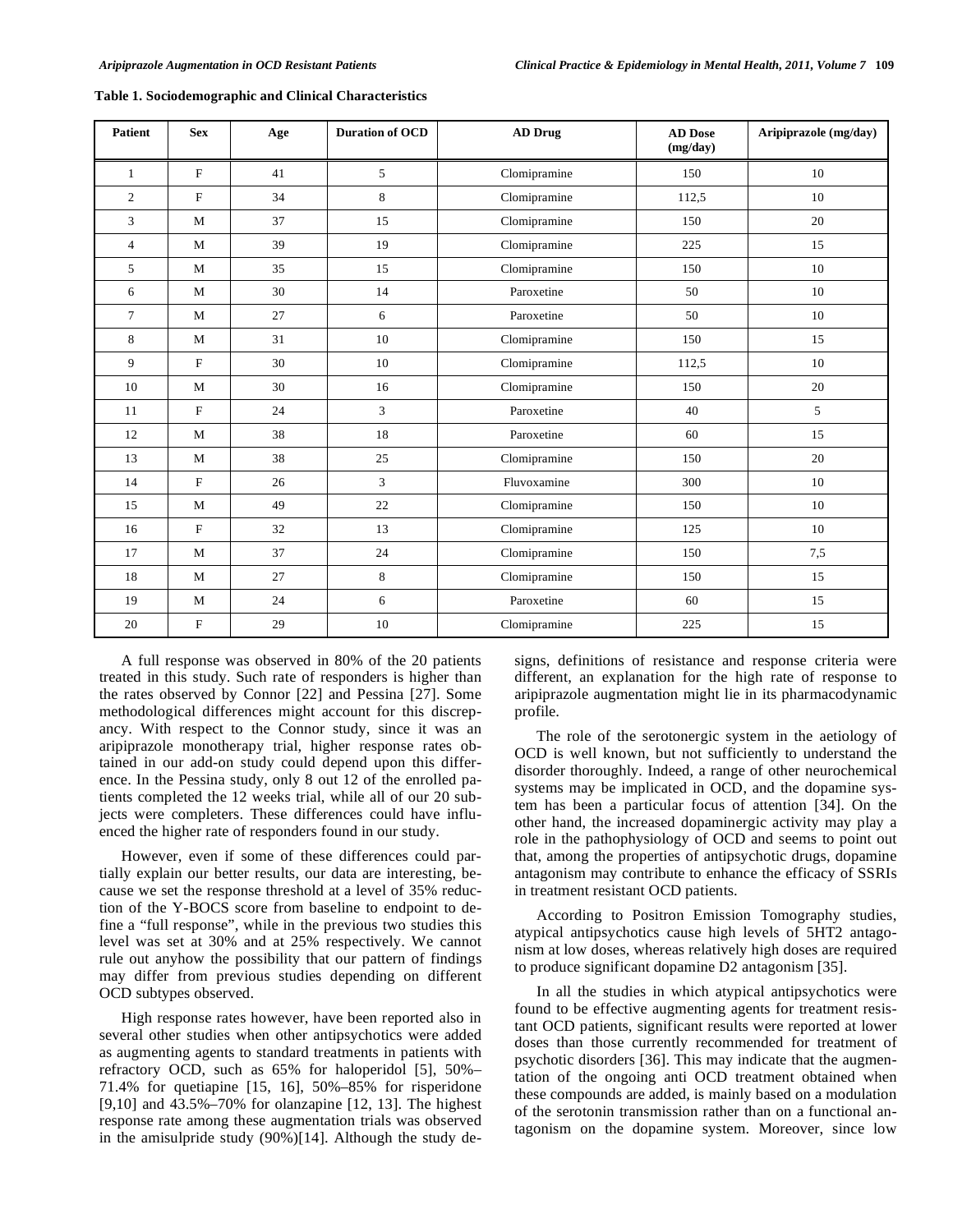#### **Table 2. Outcome Measures**

| <b>Patient</b> | BL<br><b>Y-BOCS</b> | EP<br>Y-BOCS       | <b>Response</b>  | <b>BL CGI-S</b> | EP CGI-S       | <b>BL UKU Scale</b> | <b>EP UKU Scale</b> |
|----------------|---------------------|--------------------|------------------|-----------------|----------------|---------------------|---------------------|
| $\mathbf{1}$   | 26                  | 12                 | Full response    | 4               | $\overline{2}$ | $\overline{7}$      | 3                   |
| $\mathfrak{2}$ | 24                  | 16                 | Partial response | 5               | $\overline{2}$ | $\overline{4}$      | $\tau$              |
| 3              | 24                  | 9                  | Full response    | 5               | $\overline{2}$ | 8                   | 5                   |
| $\overline{4}$ | 30                  | 16                 | Full response    | 6               | 3              | 14                  | 10                  |
| 5              | 32                  | 18                 | Full response    | 6               | $\overline{2}$ | 9                   | $\overline{4}$      |
| 6              | 23                  | 14                 | Full response    | $\overline{4}$  | $\overline{2}$ | $\overline{4}$      | $\overline{2}$      |
| $\tau$         | 28                  | 10                 | Full response    | 5               | 3              | $\mathbf{0}$        | $\overline{c}$      |
| 8              | 30                  | 18                 | Full response    | 6               | $\overline{2}$ | 9                   | $\overline{4}$      |
| 9              | 24                  | 10                 | Full response    | 4               | $\overline{2}$ | 5                   | $\overline{2}$      |
| 10             | 32                  | 10                 | Full response    | 5               | $\overline{2}$ | 12                  | $\tau$              |
| 11             | 27                  | 14                 | Full response    | 5               | 2              | $\mathbf{0}$        | $\mathbf{0}$        |
| 12             | 29                  | 16                 | Full response    | 5               | 3              | 3                   | 5                   |
| 13             | 34                  | 18                 | Full response    | 6               | $\overline{2}$ | 11                  | $\overline{7}$      |
| 14             | 32                  | 12                 | Full response    | 5               | 3              | 5                   | 3                   |
| 15             | 26                  | 18                 | Partial response | $\overline{4}$  | 3              | 10                  | $\overline{4}$      |
| 16             | 28                  | 22                 | Non Response     | 5               | $\overline{2}$ | 8                   | 5                   |
| 17             | 38                  | 32                 | Non Response     | 6               | 5              | 15                  | 18                  |
| 18             | 31                  | 10                 | Full response    | 6               | 3              | 18                  | 15                  |
| 19             | 28                  | 10                 | Full response    | 5               | 3              | 8                   | 10                  |
| 20             | 32<br>1.011         | 18<br>$\mathbf{v}$ | Full response    | 5               | 3              | 15                  | 12                  |

CGI-S: Clinical Global Impression-Severity Scale; Y-BOCS: Yale-Brown Obsessive Compulsive Scale; BL: Baseline, EP: Endpoint.

#### **Table 3. Outcome Measures**

| <b>Y-BOCS BL</b>   | <b>Y-BOCS EP</b>  |        | a1 |       |
|--------------------|-------------------|--------|----|-------|
| $28,99(\pm 3,84)$  | $15,55(\pm 5,47)$ | 13,146 | 19 | .0001 |
| CGI-S BL           | CGI-S EP          |        |    |       |
| $5,1 \ (\pm 0,71)$ | $2,55(\pm 0,75)$  | 12,856 | 19 | .0001 |

Note. Paired t-tests are used for differences of means. P*=*by the two-tailed

*t*-test. CGI-S: Clinical Global Impression-Severity Scale; Y-BOCS: Yale-Brown Obsessive Compulsive Scale; BL: Baseline, EP: Endpoint.

doses of antipsychotics mainly antagonize dopamine presynaptic autoreceptor, this mechanism is more likely to increase or modulate, rather than antagonize dopaminergic transmission.

Furthermore, the high response rates we observed could depend on other pharmacologic properties of aripiprazole, such as its partial agonism at 5HT1a receptors. In fact the increase in synaptic 5HT caused by SSRIs activates feedback mechanisms mediated by 5HT-1a (cell body) and 5HT1b (terminal) autoreceptors, wich, respectively, reduce the firing in 5HT neurons and decrease the amount of 5HT released per action potential, resulting in attenuated 5HT neurotransmission [37]. Partial agonism of aripiprazole at serotonin 5HT-1 autoreceptors could modulate or reduce this mechanism, resulting in an enhanced anti OCD efficacy of SSRIs.

For these reasons, the unique pharmacological profile of aripiprazole based on its partial agonistic properties on dopamine transmission, could bring an advantage over other atypical antipsychotics in the treatment of refractory OCD and partially explain the results of our study.

The present study has some limitations First, the lack of a placebo-controlled group which might mean that the results may reflect a natural improvement in OCD or a placebo effect. Second, the use of different antidepressants for standard treatment. Third, the small sample size and the open design of the study. As such the results are preliminary and require confirmation in a randomized controlled trial.

To conclude, this study suggests that, as an augmenting agent, aripiprazole is effective and well tolerated in patients with treatment resistant OCD.